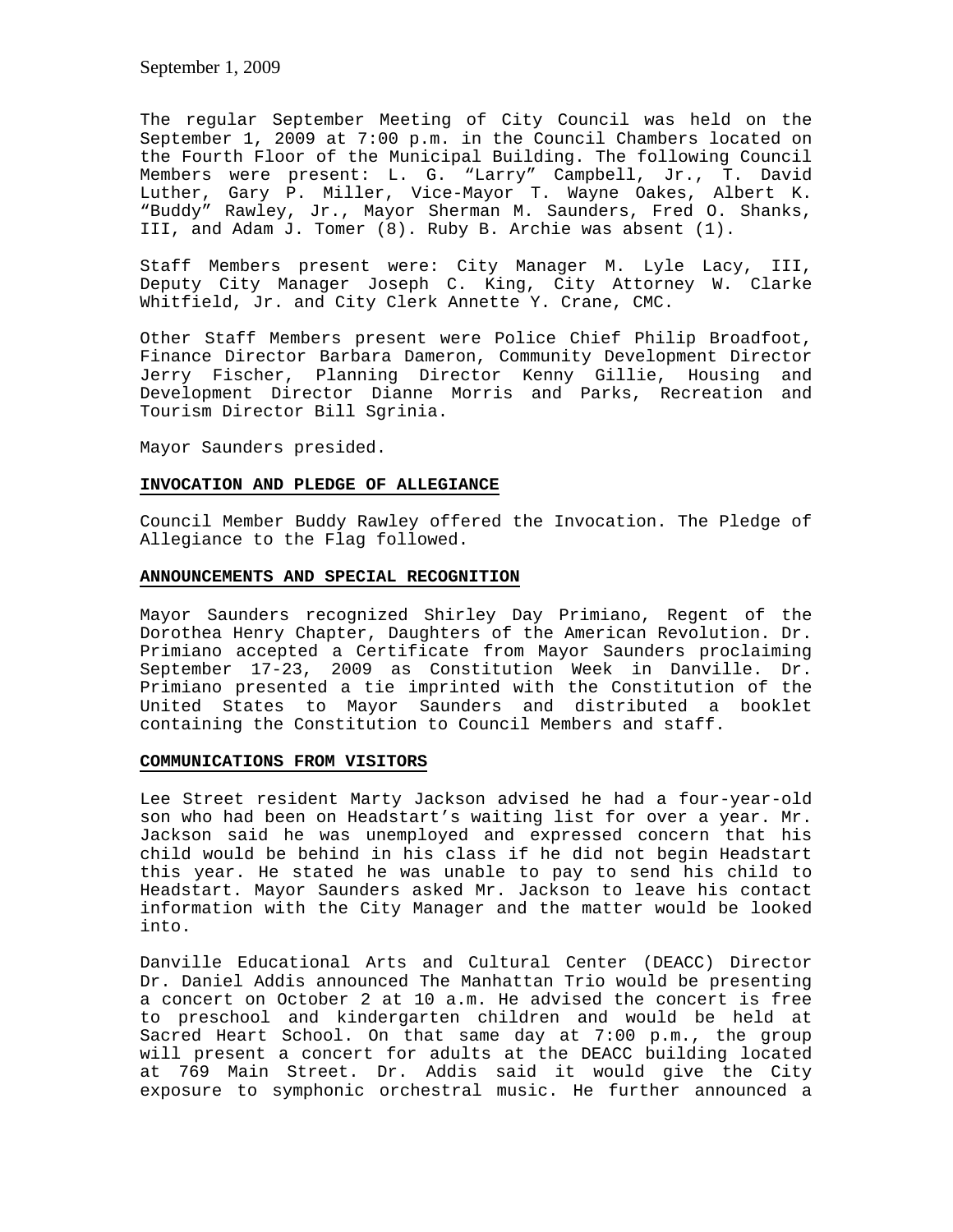music class for children ages 4 and above would begin near the end of October.

#### **MINUTES**

Upon Motion by Council Member Luther and second by Council Member Miller, Minutes of the August 18, 2009 Regular Meeting of City Council were approved as presented. Draft copies had been distributed to Council Members prior to the Meeting.

### **BUDGET ADOPTION – FY 2010 – JAG PROGRAM GRANT**

Upon Motion by Council Member Miller and second by Council Member Rawley, Ordinance No. 2009-08.07 presented by its First Reading on August 18, 2009 amending the Fiscal Year 2010 Budget Appropriation Ordinance by increasing revenue from the Department of Justice FY09 Recovery Act Edward Byrne Justice Assistance Grant (JAG) Program in the amount of \$163,618 to be used to implement technology improvements and equipment upgrades to the Danville Police Department, the Danville Sheriff's Office and the Danville Courthouse was adopted by the following vote:

| VOTE:   | $R - \Omega$                             |
|---------|------------------------------------------|
| AYE:    | Campbell, Luther, Miller, Oakes, Rawley, |
|         | Saunders, Shanks, and Tomer (9)          |
| NAY:    | None $(0)$                               |
| ABSENT: | Archie (1).                              |

### **BUDGET ADOPTION – FY 2010 – TITLE III-B & III-D GRANT FUNDS**

Upon Motion by Council Member Campbell and second by Vice-Mayor Oakes, Ordinance No. 2009-08.08 presented by its First Reading on August 18, 2009 amending the Fiscal Year 2010 Budget Appropriation Ordinance by increasing certain revenues in the amount of \$243,510 to provide for Title III-B and Title III-D grant funds and local share for senior citizen programs and appropriating same was adopted by the following vote:

VOTE: 8-0<br>AYE: Camp Campbell, Luther, Miller, Oakes, Rawley, Saunders, Shanks, and Tomer (9) NAY: None (0) ABSENT: Archie (1).

# **BUDGET ADOPTION – FY 2010 – VDOT URBAN HIGHWAY FUNDS**

Upon Motion by Council Member Shanks and second by Council Member Luther, Ordinance No. 2009-08.09 presented by its First Reading on August 18, 2009 amending the Fiscal Year 2010 Budget Appropriation Ordinance for a project to be undertaken within the City and to be financed anticipating revenues from Virginia Department of Transportation Urban Highway funds in the amount of \$55,000 was adopted by the following vote: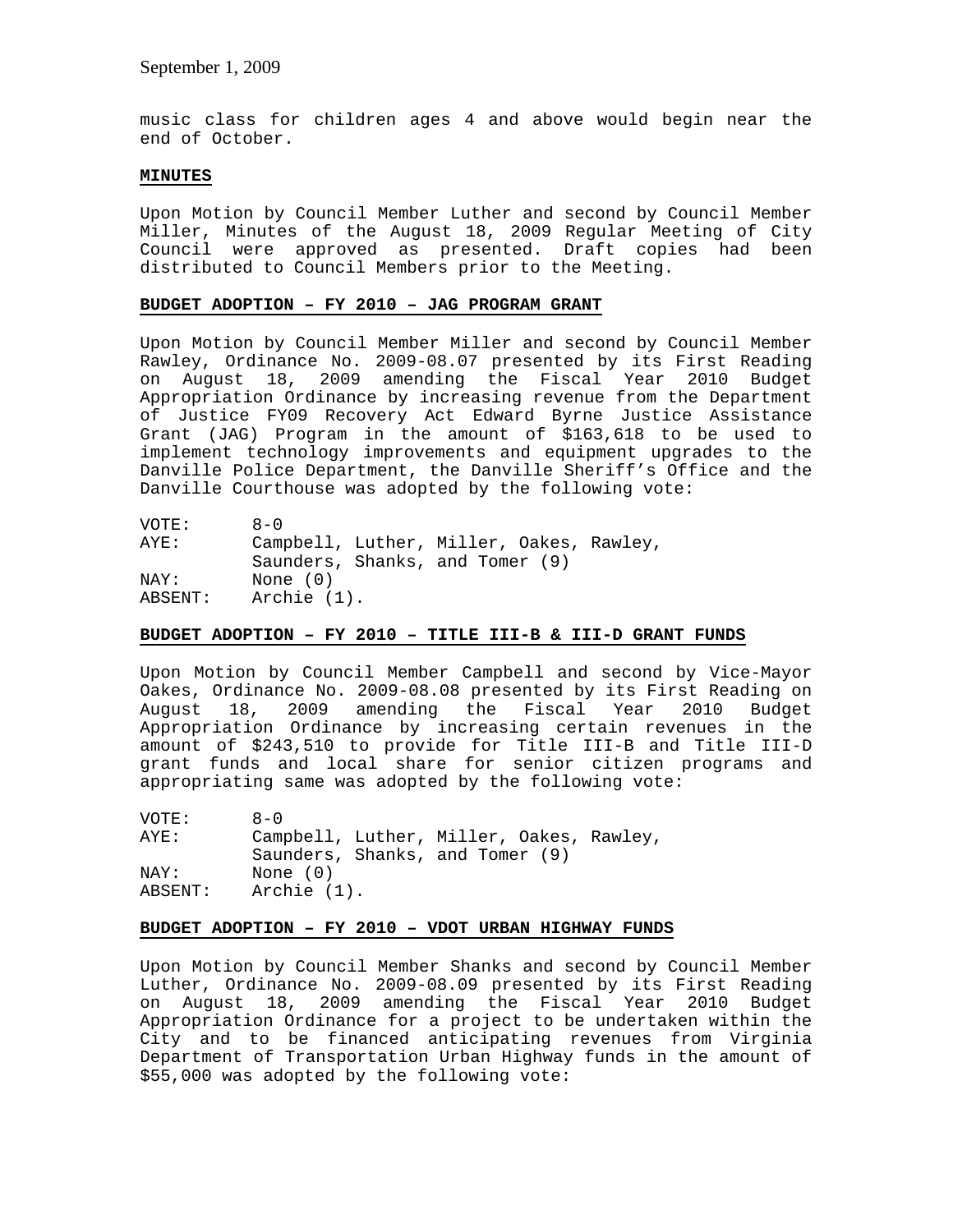| VOTE:   | $A - 0$                                  |
|---------|------------------------------------------|
| AYE:    | Campbell, Luther, Miller, Oakes, Rawley, |
|         | Saunders, Shanks, and Tomer (9)          |
| NAY:    | None (0)                                 |
| ABSENT: | Archie (1).                              |

## **PUBLIC HEARING – SPECIAL USE PERMIT AT 2015 NORTH MAIN STREET**

Mayor Saunders opened the floor for a Public Hearing to consider a request for a Special Use Permit to allow for the re-opening of a repair shop in an establishment located at 2015 North Main Street. Notice of the Public Hearing had been published in the Danville Register and Bee on August 18 and 25, 2009.

Gary Bender appeared to request a Special Use Permit to re-open a repair service established at his property located on North Main Street. Mr. Bender, who had operated a business at the location before relocating his present operation to Ridge Street, introduced Troy Graves who will be operating a furniture upholstery business there.

Following a question and answer period between Council Members and Mr. Bender, no one further desired to be heard and the Public Hearing was closed.

Council Member Rawley moved adoption of an Ordinance entitled:

#### ORDINANCE NO. 2009-09.01

AN ORDINANCE GRANTING A SPECIAL USE PERMIT IN ACCORDANCE WITH ARTICLE 3.J, SECTION C, ITEM 12, OF CHAPTER 41 OF THE CODE OF THE CITY OF DANVILLE, VIRGINIA, 1986, AS AMENDED, AT 2015 NORTH MAIN STREET.

The Motion was seconded by Vice-Mayor Oakes and carried by the following vote:

| VOTE:   | $A - 0$                                  |
|---------|------------------------------------------|
| AYE:    | Campbell, Luther, Miller, Oakes, Rawley, |
|         | Saunders, Shanks, and Tomer (9)          |
| NAY:    | None $(0)$                               |
| ABSENT: | Archie (1).                              |

### **BUDGET AMENDMENT – FY 2010 – CDBG RECOVERY PROGRAM STIMULUS FUNDS**

Upon Motion by Vice-Mayor Oakes and second by Council Member Cambpell, an Ordinance entitled:

#### ORDINANCE NO. 2009-09.02

AN ORDINANCE AMENDING THE FISCAL YEAR 2010 BUDGET APPROPRIATION ORDINANCE TO PROVIDE FOR AMERICAN RECOVERY AND REINVESTMENT ACT GRANT FUNDS IN THE AMOUNT OF \$283,823 FOR INFRASTRUCTURE IMPROVEMENTS IN THE WESTMORELAND TARGET NEIGHBORHOOD AND APPROPRIATING SAME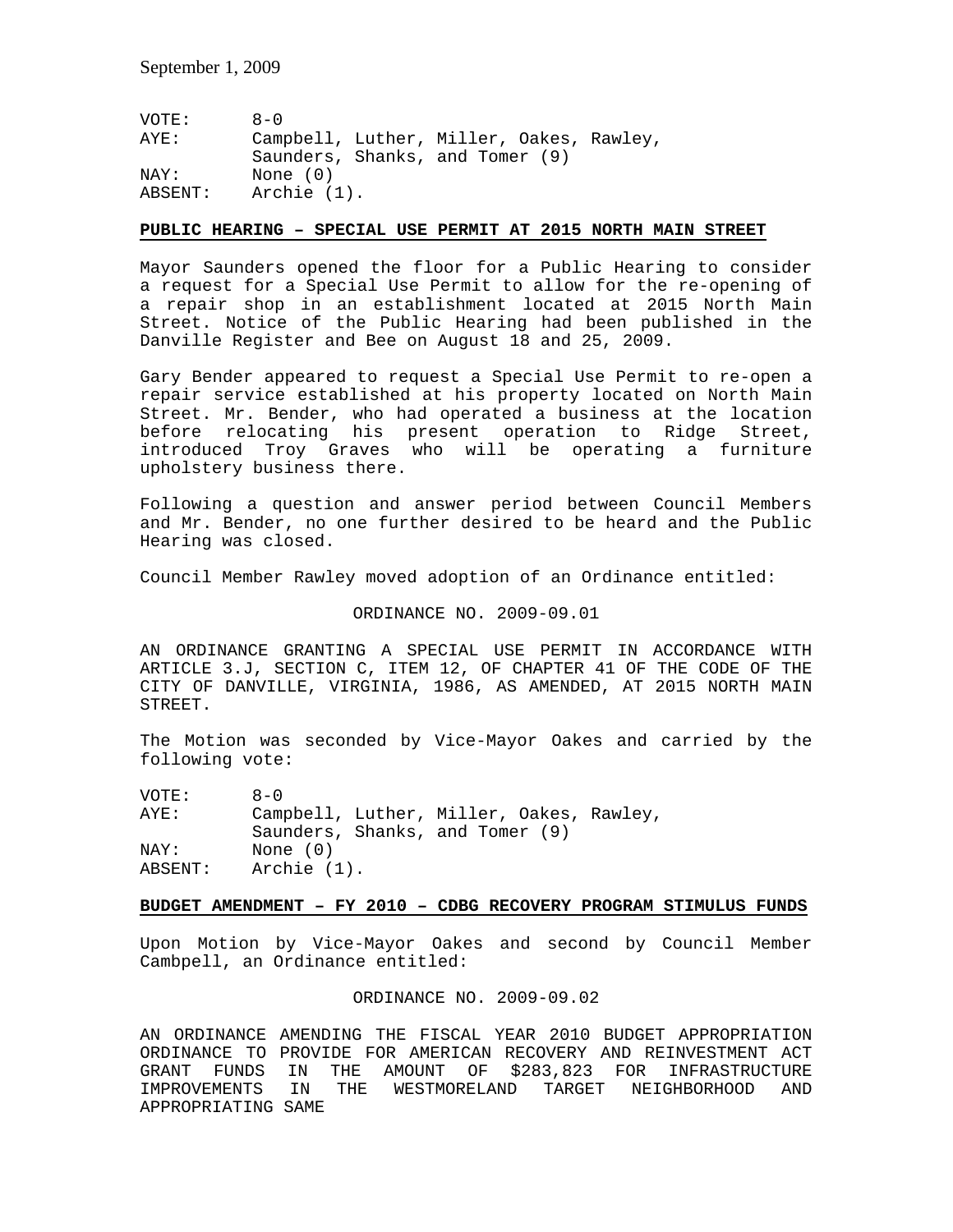was presented by its First Reading, as required by City Charter, to lie over before final adoption.

# **AUTHORIZE REIMBURSEMENT AGREEMENT - DANVILLE FAMILY HOMES**

Council Member Shanks moved adoption of a Resolution entitled:

RESOLUTION NO. 2009-09.01

A RESOLUTION APPROVING AND AUTHORIZING THE EXECUTION OF A REIMBURSEMENT AGREEMENT FOR THE DANVILLE FAMILY HOMES SUBDIVISION ON RICHMOND BOULEVARD.

Council Member Luther seconded the Motion.

Council Member Tomer stated he would vote against authorizing the Agreement because he did not agree with the rent-to-own concept of the developers. Mayor Saunders stated a resident would have to pay rent for fifteen years before being given the option to purchase the home; therefore, he would not support authorizing the Agreement.

The Resolution was adopted by the following vote:

| VOTE:           | $6 - 2$                                                  |
|-----------------|----------------------------------------------------------|
| AYE:            | Campbell, Luther, Miller, Oakes, Rawley,<br>Shanks $(6)$ |
| NAY:<br>ABSENT: | Saunders and Tomer (2)<br>Archie (1).                    |

### **CANCEL OCTOBER 20, 2009 COUNCIL MEETING**

Council Member Rawley moved adoption of a Resolution entitled:

RESOLUTION NO. 2009-09.02

A RESOLUTION CANCELING THE REGULAR MEETING OF CITY COUNCIL SCHEDULED FOR TUESDAY, OCTOBER 22, 2009 AND SCHEDULED A SPECIAL MEETING OF CITY COUNCIL ON THURSDAY, OCTOBER 22, 2009.

The Motion was seconded by Council Member Campbell and carried by the following vote:

| VOTE:   | $A - 0$                                  |
|---------|------------------------------------------|
| AYE:    | Campbell, Luther, Miller, Oakes, Rawley, |
|         | Saunders, Shanks, and Tomer (9)          |
| NAY:    | None (0)                                 |
| ABSENT: | Archie (1).                              |

#### **COMMUNICATIONS**